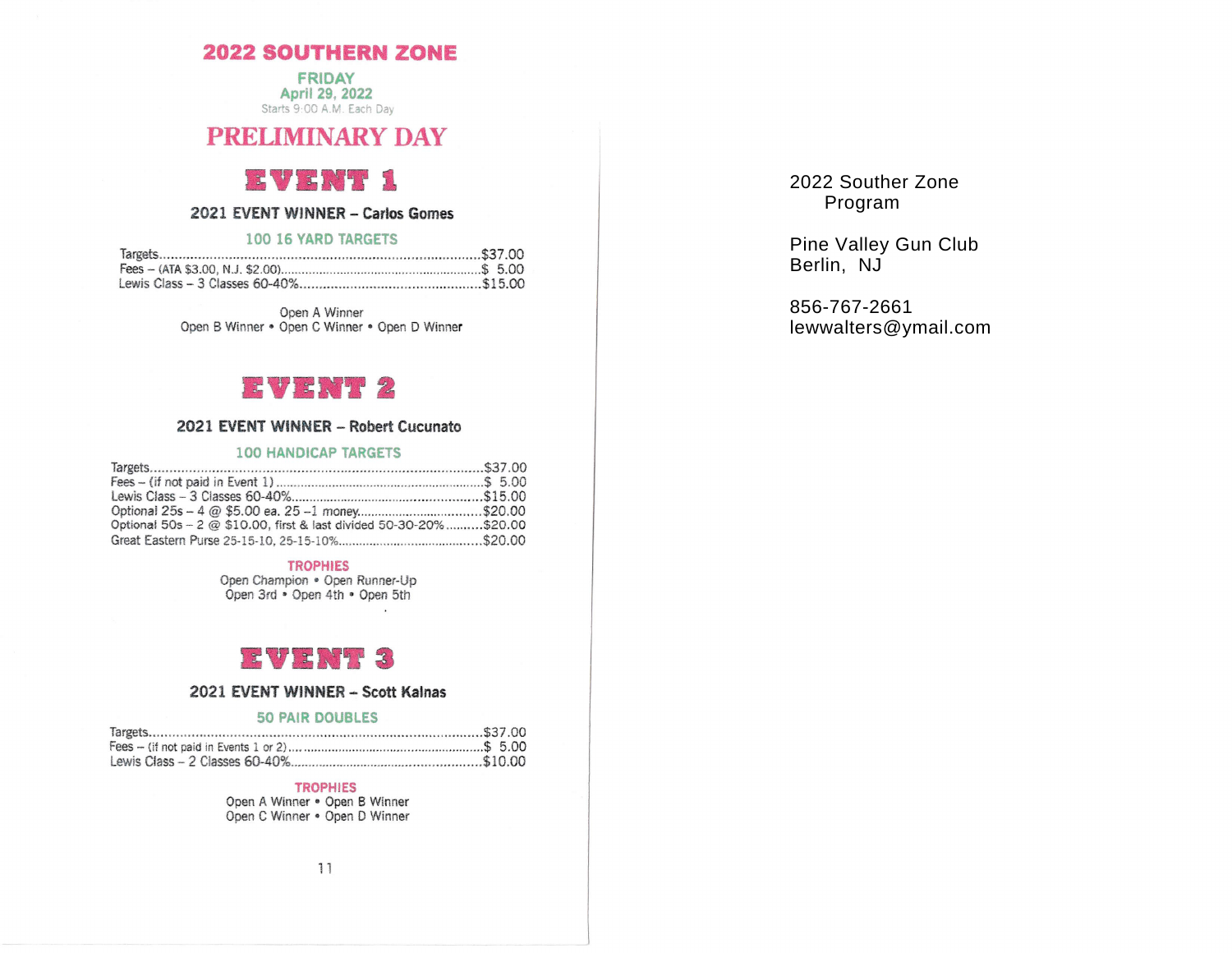## **2022 SOUTHERN ZONE**

**SATURDAY** 

April 30, 2022 Starts 9:00 A.M. Each Day

# $\mathbf{H}$  ,  $\mathbf{H}$  ,  $\mathbf{H}$  ,  $\mathbf{H}$  ,  $\mathbf{H}$  ,  $\mathbf{H}$

## 2021 EVENT WINNER - Carlos Gomes

#### **ZONE 16-YARD TARGETS**

200 Targets

| Lewis Class on total 200 - 3 Classes 50-30-20%\$20.00 |  |
|-------------------------------------------------------|--|

#### **TROPHIES**

Resident Champion and Runner-Up Resident Winners A, B, C, D High Lady, Junior, Veteran, Senior Veteran Open Winners A, B, C, D

2022 Souther Zone Program

Pine Valley Gun Club Berlin, NJ

856-767-2661 lewwalters@ymail.com

#### **SUNDAY** May 1, 2022 Starts 9:00 A.M. Each Day



2021 EVENT WINNER - Scott Kalnas

#### ZONE HANDICAP CHAMPIONSHIP 100 Targets - (19-27 Yards)

| Optional 5Os - 2 @ \$10.00, first & last divided 50-30-20%\$20.00 |  |
|-------------------------------------------------------------------|--|
| Great Eastern Purse - divided 25-15-10, 25-15-10%\$20.00          |  |

#### **TROPHIES**

Resident Champion and Runner-Up Resident 3rd, 4th, 5th & 6th High Lady, Junior, Veteran, Senior Veteran Open Champion, Runner-Up, 3rd, 4th